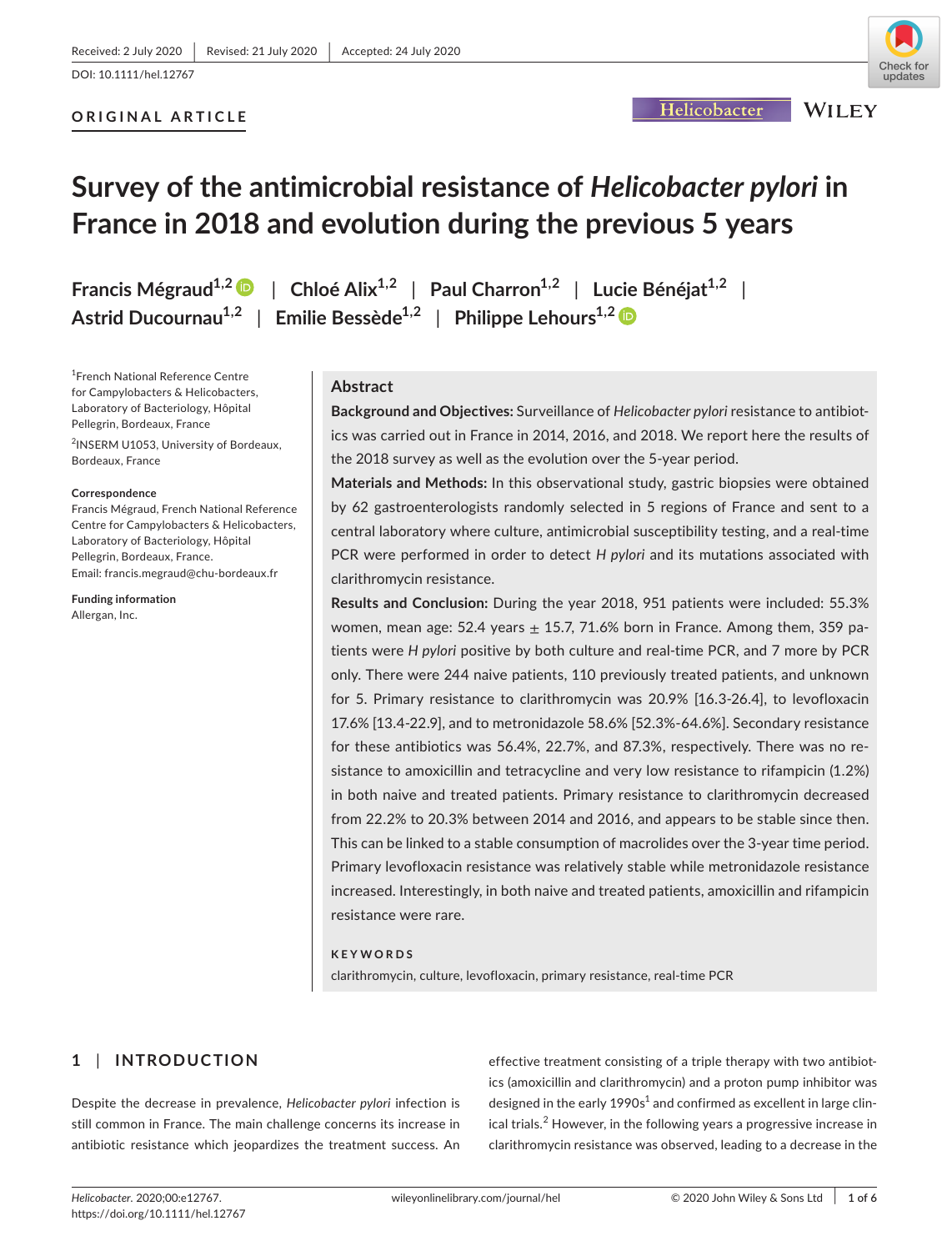**TABLE 1** Distribution of patients and *Helicobacter pylori*-positive cases according to the regions of residence in 2018

|                   |   | <b>Northeast</b> | <b>Northwest</b> | Southeast | Southwest | Paris area | <b>Total</b> |
|-------------------|---|------------------|------------------|-----------|-----------|------------|--------------|
| Patients enrolled | N | 249              | 90               | 260       | 177       | 175        | 951          |
| $H$ pylori +      |   | 73               | 36               | 114       | 47        | 89         | 259          |
|                   | % | 20.3             | 10.0             | 31.8      | 13.1      | 24.8       | 37.7         |

*Note:* No significant difference was found.

eradication rate. Quadruple therapies were recommended in countries like France where the prevalence of clarithromycin resistance exceeded 15%.<sup>3</sup> While these regiments are efficacious, the regulatory authorities recommended the introduction of a surveillance of *H pylori* resistance in the country when the bismuth quadruple therapy was launched. Surveys were organized in 2014, 2016, and 2018 in France. The results of the first survey have been published.<sup>4</sup> We report here the results of the 2018 survey and the evolution of *H pylori* resistance since 2014.

# **2** | **MATERIALS AND METHODS**

# **2.1** | **Type of study**

An observational multicenter study was designed. Gastroenterologists were randomly selected in five regions in France, representing the metropolitan area of the country: Northeast, Northwest, Southeast, Southwest, and the Paris area, with the goal of recruiting 75 gastroenterologists who were to include a maximum of 20 patients each, with an end to the recruitment when a maximum of 1000 patients was obtained.

# **2.2** | **Inclusion criteria**

The inclusion criteria were the following: adult patients (18 years and older) for whom an upper digestive endoscopy was scheduled in one of the selected centers, for symptoms which could be linked to *H pylori* infection or failure of an eradication treatment, and who gave a signed consent to participate. Information concerning demography, symptoms, and endoscopy diagnosis was obtained.

During the endoscopy, two gastric biopsies (antrum and corpus) were obtained and introduced into a transport medium (Portagerm pylori, bioMérieux, Marcy l'Etoile, France). They were then maintained and transported at 4°C by a special courier to a central laboratory in Bordeaux within 24-48 hours. In the laboratory, the gastric biopsies were ground together in 1 mL of in-house Brucella broth using a disposable grinder. Part of the suspension was used to plate two agar media, a Pylori agar (bioMérieux) and an in-house blood agar containing antibiotics.<sup>5</sup> The media were then incubated in a microaerobic atmosphere in a special workstation (Baker Ruskinn, Concept Ruskinn, Bridget, UK) at 36°C for 10 days. After 2 days, the plates were observed every day and suspicious colonies were tested for oxidase, catalase, urease, and

morphological observation. When *H pylori* was identified, an antimicrobial susceptibility testing (AST) was performed on Mueller Hinton agar containing 10% sheep blood and globular extract prepared every week, using Etest® strips (bioMérieux) for clarithromycin, amoxicillin, metronidazole, and levofloxacin and disks for rifampicin and tetracycline. For these last two antibiotics, in the case of a reduced diameter, less than 20 mm for tetracycline and less than 19 mm for rifampicin, an Etest control was carried out. The cutoff values used were those proposed by EUCAST.<sup>6</sup> For clarithromycin, the values indicating intermediary susceptibility were considered resistant. All strains were maintained frozen at − 80°C in broth with 20% glycerol.

In addition, another part of the suspension was used to perform a real-time PCR targeting the 23S rRNA gene of *H pylori* according to a protocol previously described and detecting the mutations associated with clarithromycin resistance: A2642/3G and A2642C.<sup>7</sup> Primary resistance was defined for patients who did not receive previous eradication treatment and secondary resistance for those who already received one or more eradication treatment.

# **2.3** | **Statistics**

The descriptive statistics are presented according to the nature of the variable.

Data analysis was conducted with SAS® software (SAS Institute, Version 9.2, NC, USA).

This study was approved by the ethical committees under No. 13.470 in September 2013.

# **3** | **RESULTS**

# **3.1** | **Patient characteristics**

From March 2018 until February 2019, 62 gastroenterologists were recruited and they included a total of 951 patients from 55 administrative departments of the country. The distribution according to their regions of residence is presented on Table 1.

The patients were comprised of 55.3% women and 44.7% men. The mean age was 52.4 years  $\pm$  15.7. There were 681 patients (71.6%) born in France, and 270 born outside of the country. The latter were born in Africa: 145 (including 51 in Morocco, 45 in Algeria, and 13 in Tunisia); other countries in Europe: 73 (including 37 in Portugal); Asia: 41 (including 16 in Turkey); and 11 from America.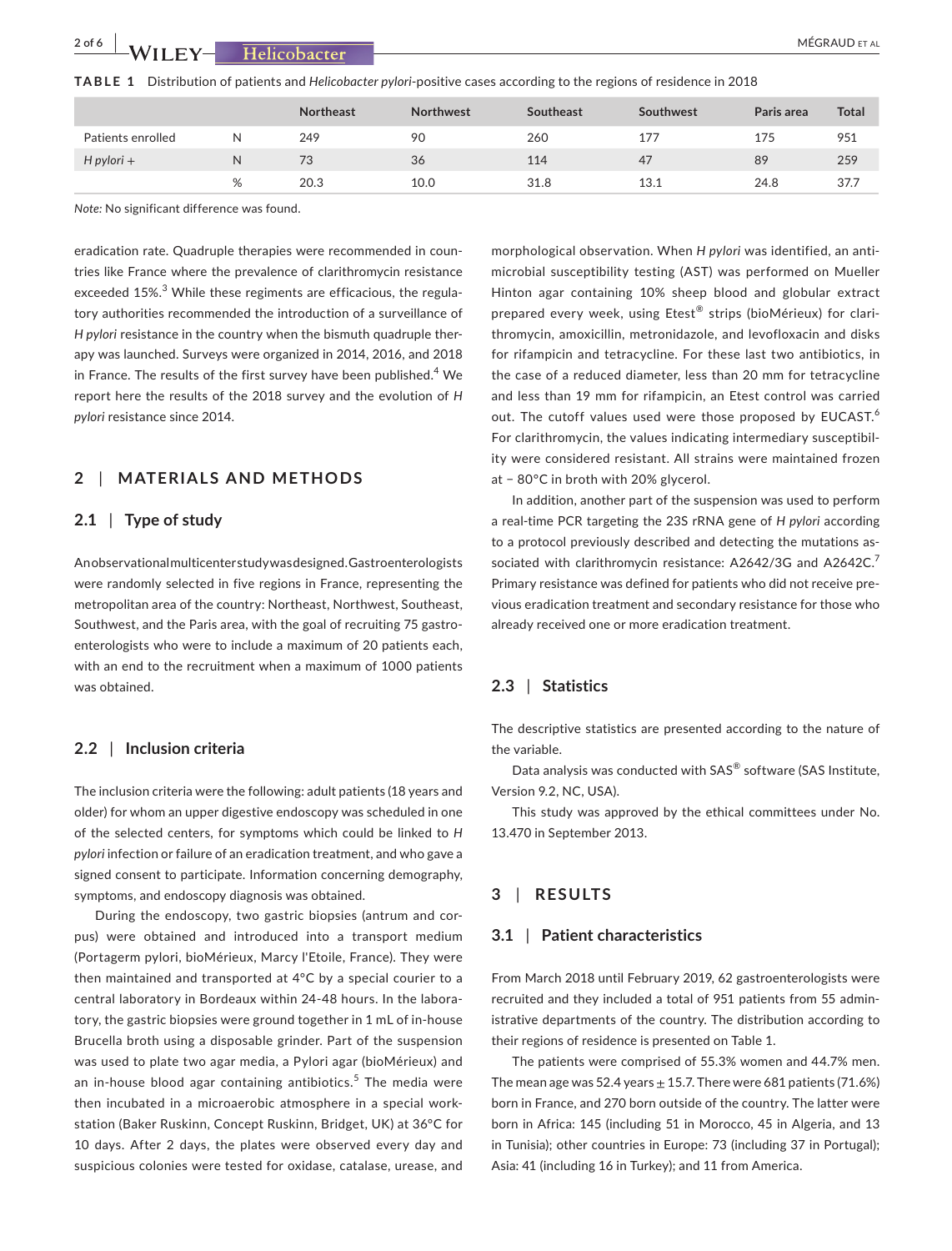The symptoms observed and the endoscopic observation are presented on Table 2. The gastric mucosa was normal in 356 cases

(37.4%).

# **3.2** | **Results of** *Helicobacter pylori* **detection and antimicrobial susceptibility testing**

There were a total of 359 *H pylori*-positive patients by both culture and PCR. Their distribution according to a previous treatment or lack thereof is presented on Table 3. In addition, seven patients were found to be positive by PCR only: 4 untreated (naïve) (one was clarithromycin resistant) and three previously treated (two were

found to be clarithromycin resistant).

The results of the primary antibiotic resistance obtained by culture for the naive patients are presented on Table 4 with the evolution since the 2014 and 2016 surveys, and the results of secondary resistance also over the same time period on Table 5. The first, third, and fifth years there were 34, 73, and 73 patients, respectively, who received Pylera®-omeprazole.

The distribution of mutations associated with clarithromycin resistance was as follows: A2142/3G: 114, A2142C: 2, all corresponding to the phenotypic results. There were 38 cases of double population with a wild type and a mutated strain, and 2 cases with two different mutations. It is interesting to note that in one case we obtained a melting curve with a temperature (Tm) close to that observed with the A2142C mutation (−2°C), while the strain was phenotypically susceptible and sequencing indicated a G2132A mutation.

The primary resistance shows a relative stability over these years except for metronidazole which is increasing. A double resistance to clarithromycin and metronidazole was found in 30 cases (12.3%) and resistance to both clarithromycin and levofloxacin in 12 cases (5.1%). Resistance to at least one antibiotic tested was found in 174 cases (71.3%).

The secondary resistance exhibited a decrease in clarithromycin resistance over the years, which can be explained by the switch from a clarithromycin-based triple therapy to quadruple therapies as a first-line treatment, and a slight increase in levofloxacin resistance which is given as an alternative second line.

# **4** | **DISCUSSION**

The evolution over the last 5 years (2014-2018) of *H pylori* resistance to the antibiotics used to treat this infection is presented in this article. It is important to note that antibiotic resistance in *H pylori* is essentially linked to mutations which occur randomly in the genome<sup>8,9</sup> and are selected by the antibiotics used. The main interest concerns resistance to macrolides because clarithromycin is a key antibiotic in this respect and has been listed on the WHO list for research and development of new antibiotics as Priority 2: high.<sup>10</sup> Indeed, in France the rate of primary clarithromycin resistance appears to be stable. As has been shown, there is a good correlation between macrolide consumption in the community and *H pylori* primary resistance to clarithromycin three to 4 years later, especially for long-acting macrolides.<sup>11</sup> We can therefore hypothesize that the reason is the decrease in macrolide consumption. Data show that the daily dose per day per 1,000 inhabitants (ddd) decreased from 6 to 3.2 between 2000 and 2015, that is, a 46.5% decrease, while it was stable over the last 3 years of this period.<sup>12</sup> However, the resistance rate stands above the 15% threshold and it is still recommended to test before prescribing this antibiotic.<sup>13</sup>

Primary resistance to levofloxacin is also stable at a level around 15%, and it must also be due to a decreased consumption of quinolones in the community which evolved from 2.1 to 1.6 ddd between 2000 and 2015 (25.3% decrease); however, in contrast with macrolides, it occurred essentially after  $2010$ .<sup>12</sup> Globally the high rate

|                                                  | <b>Naive</b> | <b>Treated</b> | <b>Total</b> |
|--------------------------------------------------|--------------|----------------|--------------|
| Symptoms                                         | $N = 746$    | $N = 188$      | $N = 951^a$  |
| Epigastric pain                                  | 472 (63.2%)  | 106 (56.3%)    | 578 (60.7%)  |
| Other signs of dyspepsia                         | 200 (26.8%)  | 29 (15.4%)     | 229 (24.1%)  |
| Anemia                                           | 24 (3.2%)    | 3(1.6%)        | 77 (2.8%)    |
| Others<br>(Include gastroesophageal<br>symptoms) | 182 (24.3%)  | 73 (38.8%)     | 255 (26.8%)  |
| Endoscopic observations                          |              |                |              |
| Inflammation                                     | 77 (10.3%)   | 22 (11.7%)     | 99 (10.4%)   |
| Erosion                                          | 90 (12.1%)   | 24 (12.8%)     | 114 (12%)    |
| Ulcer                                            | 110 (14.7%)  | 24 (12.8%)     | 134 (14.1%)  |
| Esophageal disease                               | 62 (8.3%)    | 27 (14.4%)     | 89 (9.3%)    |
| Others                                           | 113 (15.1%)  | 46 (24.5%)     | 159 (16.7%)  |

**TABLE 2** Distribution of symptoms and endoscopic observations among the patients included in 2018

a Previous treatment unknown in 17 cases.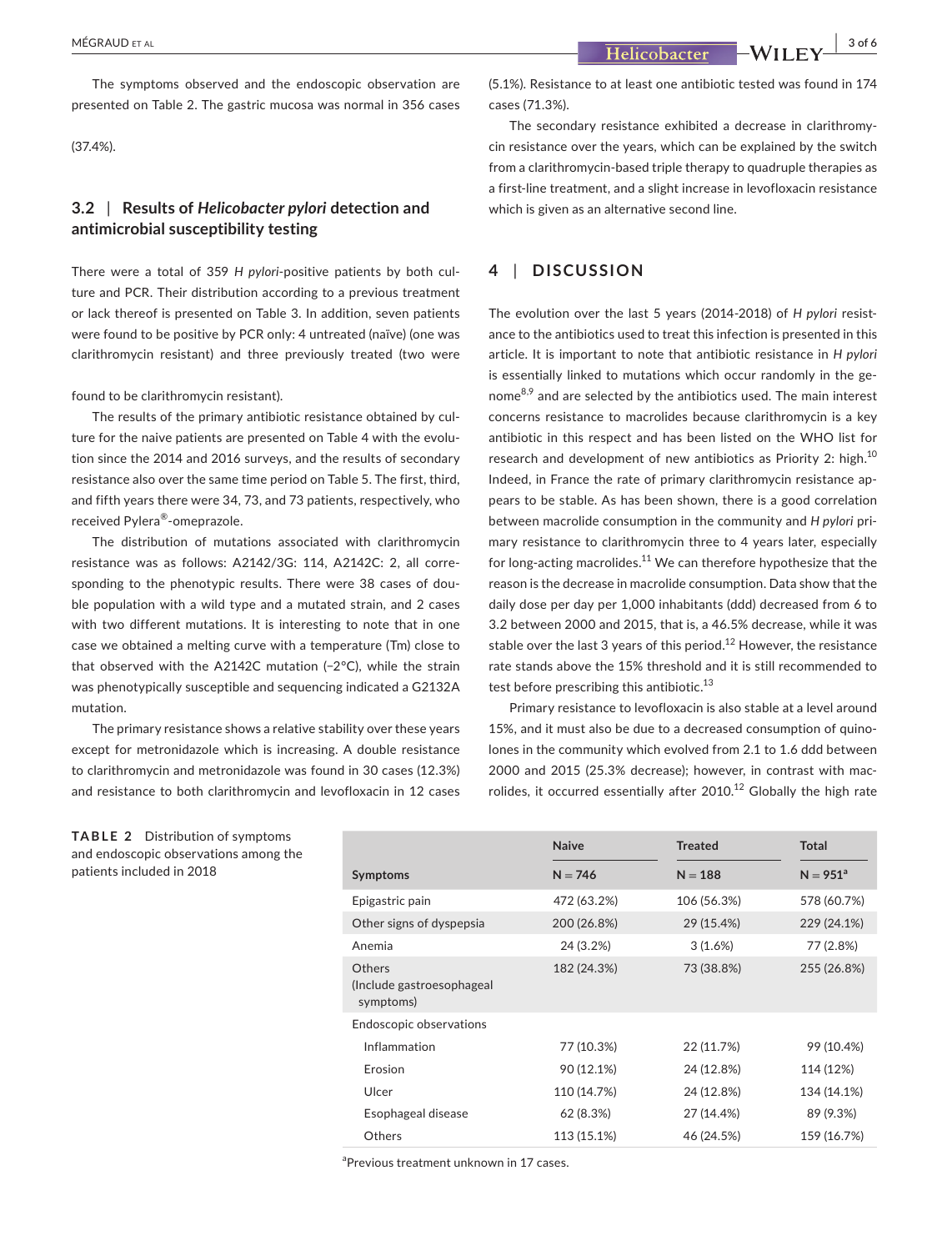**4 of 6 |** *A/II* $\Gamma$ *Y* **II Linear booton** 

**TABLE 3** Distribution of *Helicobacter pylori*-positive patients by culture according to treatment status in 2018

|                   |              | <b>Naive</b> | <b>Treated</b>   | Unknown | <b>Total</b>     |
|-------------------|--------------|--------------|------------------|---------|------------------|
| Patients enrolled | <sup>N</sup> | - 746        | 188              | 17      | 951              |
| $H$ pylori +      | N            | $244^a$      | 110 <sup>b</sup> | 5       | 359 <sup>c</sup> |
|                   | ℅            | 32.7         | 58.5             | 29.4    | 37.7             |

<sup>a</sup>plus 4 by PCR.

<sup>b</sup>plus 3 by PCR.

of secondary resistance is a plea to eradicate *H pylori* on the first attempt.

The situation is different for metronidazole for which primary resistance increased from 45.9% to 58.6% during these 5 years. We do not have data on the prescriptions in the community which usually concern mainly gynecological and dental infections. However, the result for metronidazole must be treated with caution because it has been reported that in vitro testing is not reproducible $14$  and could be due to a lack of control of the redox potential of the media<sup>15</sup>; this could be overcome in vivo by increasing the length of the treatment.<sup>16</sup> It was even considered not to be necessary to routinely perform AST for this antibiotic.<sup>3</sup>

The good news is that resistance is very low or nil for two antibiotics: amoxicillin and tetracycline for which the consumption in the community is stable. For amoxicillin, there are reports of resistant strains, results which usually cannot be reproduced after subculture. Furthermore, the cutoff value for resistance has been defined by analogy with other bacteria, which may explain why supposedly resistant strains have MICs just above the threshold.

For tetracycline, resistance is due to a triplet of mutations in position 965-967 on the 16S rRNA gene (AGA965-967TTC).<sup>17</sup> The occurrence of three contiguous mutations is a very rare event. When one occurs, the MIC remains low; with two, MICs are clearly increased while with three mutations, resistance is at a high level. For rifampicin which is tested for rifabutin, the antibiotic used against *H pylori*, there is also a very limited number of cases with *rpo*B mutations.<sup>18</sup>

Looking again at clarithromycin, there is a quasi-perfect correlation between resistance observed phenotypically and the associated mutations previously described, detected by PCR. As usual, the A2142/3G mutations, which we did not differentiate, is the most frequent compared to the mutation A2142C. However, it is important to look carefully at the Tm on the melting curve and to sequence the amplicons in the event of a difference with what expected. It allowed us to identify in one case a G2132A mutation, which indeed, did not have any impact on the strain MIC.

This excellent correlation between genotypic and phenotypic results for clarithromycin allows us to use PCR as a first diagnosis approach. Commercial tools based on real-time PCR are now available allowing within a few hours the detection of *H pylori* in gastric biopsies as well as the mutations associated with its resistance.<sup>19</sup> This technique also offers the possibility to detect *H pylori* in stools when an endoscopy is not mandatory, for example,. in young patients without alarm symptoms. Until recently, results were impaired by the difficulty in obtaining sufficient amounts of *H pylori* DNA in the special environment of feces, but extraction methods have improved and currently allow satisfactory results.<sup>20</sup>

The French High Authority in Health (HAS) is now recommending such an approach, that is, testing for clarithromycin resistance in order to prescribe an optimized triple therapy if the strain is clarithromycin susceptible instead of a quadruple therapy, a situation which occurs in approximately 80% of the cases, and

|                | 2014             | 2016             | 2018             |  |
|----------------|------------------|------------------|------------------|--|
|                | $N = 266$        | $N = 231$        | $N = 244$        |  |
| Clarithromycin | 22.2 [17.3-27.7] | 20.3 [15.3-26.1] | 20.9 [16.3-26.4] |  |
| Levofloxacin   | 15.4 [11.3-20.3] | 14.7 [10.4-20]   | 17.6 [13.4-22.9] |  |
| Amoxicillin    | $0.7$ [0.1-2.0]  | $0.9$ [0.1-3.1]  | $\Omega$         |  |
| Metronidazole  | 45.9 [39.8-52.1] | 52.4 [47.5-59]   | 58.6 [52.3-64.6] |  |
| Rifampicin     | $0.7$ [0.1-2.7]  | O                | $1.2$ [0.4-3.6]  |  |
| Tetracycline   | $\Omega$         | $\Omega$         | 0                |  |

**TABLE 4** Evolution of *Helicobacter pylori* primary resistance to antibiotics in France over a 5-year period (2014-2018) (% with confidence interval)

|                | 2014             | 2016             | 2018             |  |
|----------------|------------------|------------------|------------------|--|
|                | $N = 115$        | $N = 125$        | $N = 110$        |  |
| Clarithromycin | 73.9 [64.9-81.7] | 59.7 [50.5-68.4] | 56.4 [47-65.3]   |  |
| Levofloxacin   | 14.8 [8.9-22.6]  | 23.4 [16.3-31.8] | 22.7 [15.9-31.4] |  |
| Amoxicillin    | O                | $0.8$ [0-4.4]    | O                |  |
| Metronidazole  | 78.3 [69.6-85.4] | 80.6 [72.6-87.2] | 87.3 [79.8-92.3] |  |
| Rifampicin     | $0.9$ [0-4.7]    | $0.8$ [0-4.4]    | $1.2$ [0.4-3.6]  |  |
| Tetracycline   | 0                | $\Omega$         | 0                |  |

**TABLE 5** Evolution of *Helicobacter pylori* secondary resistance to antibiotics in France over a 5-year period (2014- 2018) (% with confidence interval)

<sup>&</sup>lt;sup>c</sup>plus 7 by PCR.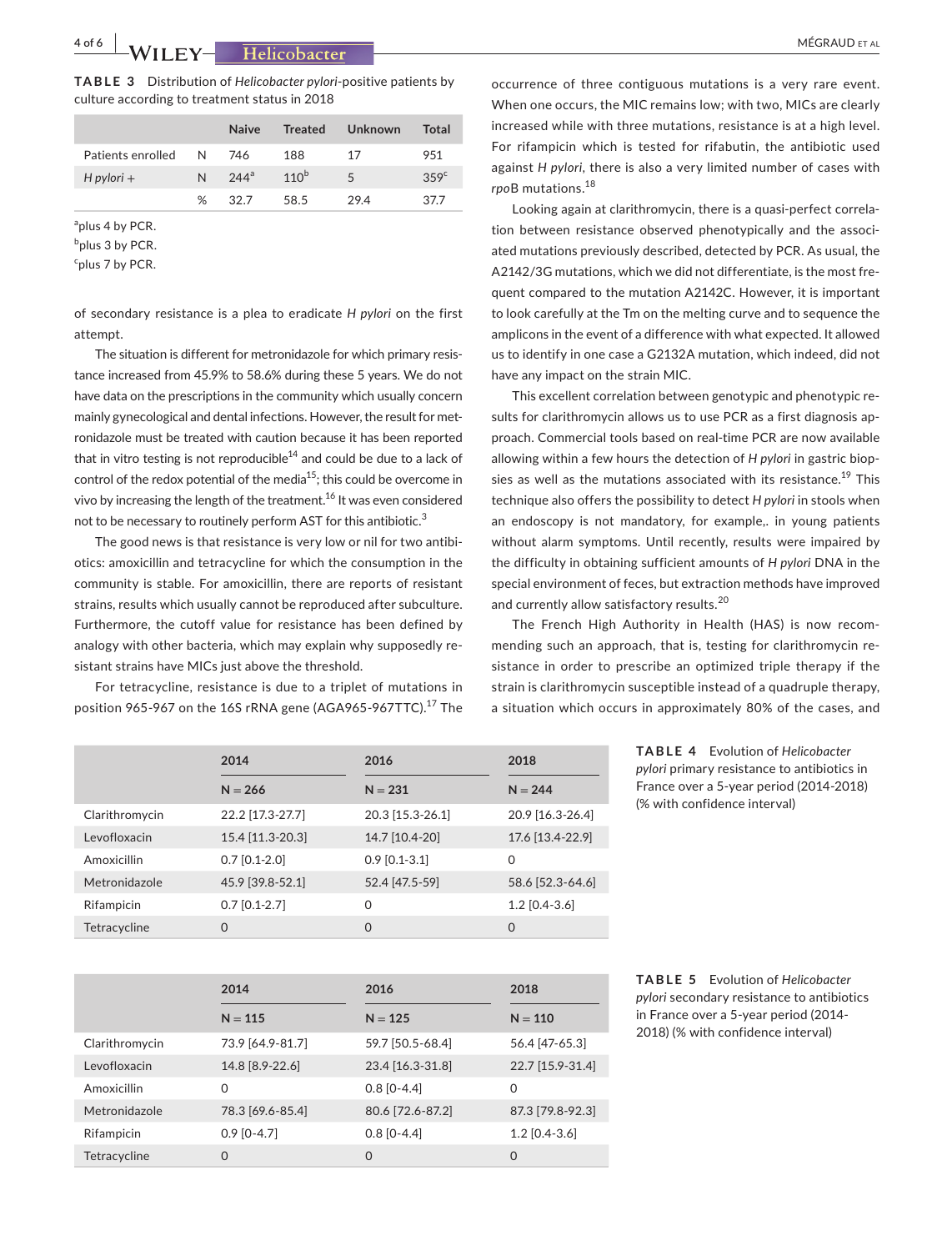prescribing for the remaining 20% either a levofloxacin-based triple therapy or a quadruple therapy.<sup>21</sup> Such a protocol has been applied in Annecy, France, and led to 93% success for those receiving the optimized triple therapy (72 cases) and 86% success for those receiving a bismuth-containing quadruple therapy (BQT)  $(21 \text{ cases})$ .  $^{22}$ 

More antibiotics prescribed also increase the resistance of bacteria other than *H pylori,* and, as was recently shown, the gut microbiota is more strongly impacted by quadruple therapies than by triple therapies with the risk linked to dysbiosis.<sup>23</sup> Such a strategy also follows the WHO recommendation of a prudent use of antibiotics.<sup>24</sup>

This study had the advantage of recruiting patients throughout the entire country, not from tertiary centers, and using a central facility. However, it has certain limits such as the low number of cases per region which impairs the possibility of comparing the prevalence of the infection and the prevalence of resistance by regions of the country. Also, concerning an eventual previous *H pylori* eradication, we did not rely on a national treatment register but only on the gastroenterologist's record and the patient's memory which may be erroneous in some cases.

In conclusion, this study shows a stabilization of *H pylori* resistance to the main antibiotics concerned in France, that is, clarithromycin and levofloxacin, and a lack of emergence of resistance to amoxicillin as well as tetracycline despite the launch of the Pylera® omeprazole BQT in 2013.

#### **ACKNOWLEDGMENTS**

This study was supported by a grant from Allergan, Inc (Irvine, CA, USA), formerly Aptalis Pharma (Director of Global Medical Trial Management, Lucille Alker), with the logistic and analysis help of Umanis Life Sciences (Levallois Perret, France) (Project manager, Caroline Hilbert). The authors also acknowledge the help of the participating gastroenterologists who registered the patients.

#### **DISCLOSURE**

The author declares that there is no conflict of interest that could be perceived as prejudicing the impartiality of the research reported.

## **AUTHOR CONTRIBUTIONS**

Francis Mégraud supervised the study and wrote the manuscript. Chloé Alix, Paul Charron, Lucie Bénéjat, and Astrid Ducournau carried out the analyses during the different years and reviewed the manuscript. Emilie Bessède and Philippe Lehours discussed the data and critically reviewed the manuscript.

# **DATA AVAILABILITY STATEMENT**

The data are subject to third party restriction.

# **ORCID**

*Francis Mégrau[d](https://orcid.org/0000-0001-6077-1825)* <https://orcid.org/0000-0002-2481-1612> *Philippe Lehours* <https://orcid.org/0000-0001-6077-1825>

#### **REFERENCES**

- 1. Lamouliatte H, Cayla R, Mégraud F, Zerbib F, Quinton A. Amoxicillinclarithromycin-omeprazole: the best therapy for *H pylori* infection. *Acta Gastro-Enterol Belg*. 1993;56:140.
- 2. Lind T, Mégraud F, Unge P, et al. The MACH2 study: role of omeprazole in eradication of *Helicobacter pylori* with 1-week triple therapies. *Gastroenterology*. 1999;116(2):248-253.
- Malfertheiner P, Megraud F, O'Morain C, et al. Current concepts in the management of *Helicobacter pylori* infection: the Maastricht III Consensus Report. *Gut*. 2007;56(6):772-781.
- 4. Ducournau A, Bénéjat L, Sifré E, Bessède E, Lehours P, Mégraud F *Helicobacter pylori* resistance to antibiotics in 2014 in France detected by phenotypic and genotypic methods. *Clin Microbiol Infect*. 2016;22(8):715-718.
- 5. Mégraud F, Lehn N, Lind T, et al. Antimicrobial susceptibility testing of *Helicobacter pylori* in a large multicenter trial: the MACH 2 study. *Antimicrob Agents Chemother*. 1999;43(11):2747-2752.
- 6. European Committee on Antimicrobial Susceptibility Testing (EUCAST) Website. [https://eucast.org/CWWlinical\\_breakpoint/](https://eucast.org/CWWlinical_breakpoint/Tablesv10.0p90) [Tablesv10.0p90](https://eucast.org/CWWlinical_breakpoint/Tablesv10.0p90). Accessed January 1, 2020.
- 7. Oleastro M, Menard A, Santos A, et al. Real-time PCR assay for rapid and accurate detection of point mutations conferring resistance to clarithromycin in *Helicobacter pylori*. *J Clin Microbiol*. 2003;41(1):397-402.
- 8. Mégraud F, Lehours P *Helicobacter pylori* detection and antimicrobial susceptibility testing. *Clin Microbiol Rev*. 2007;20(2):280-322.
- 9. Lauener F, Imkamp F, Lehours P, et al. Genetic determinants and prediction of antibiotic resistance phenotypes in *Helicobacter pylori*. *J Clin Med*. 2019;8(1):53.
- 10. Tacconelli E, Carrara E, Savoldi A, et al. Discovery, research, and development of new antibiotics: The WHO priority list of antibiotic-resistant bacteria and tuberculosis. *Lancet Infect Dis*. 2018;18(3):318-327.
- 11. Megraud F, Coenen S, Versporten A, et al. *Helicobacter pylori* resistance to antibiotics in Europe and its relationship to antibiotic consumption. *Gut*. 2013;62(1):34-42.
- 12. ANSM. L'évolution des consommations d'antibiotiques en France entre 2000 & 2015. [https://ansm.sante.fr.](https://ansm.sante.fr) Accessed January 1, 2020.
- 13. Malfertheiner P, Megraud F, O'Morain CA, et al. Management of *Helicobacter pylori* infection—the Maastricht V/Florence Consensus Report. *Gut*. 2017;66(1):6-30.
- 14. Y. G, N. B, A. C, et al. Comparison of the E test and agar dilution method for antimicrobial suceptibility testing of *Helicobacter pylori*. *Eur J Clin Microbiol Infect Dis Off Publ Eur Soc Clin Microbiol*. 2002;21(7):549-552.
- 15. Kaakoush NO, Asencio C, Mégraud F, Mendz GL. A redox basis for metronidazole resistance in *Helicobacter pylori*. *Antimicrob Agents Chemother*. 2009;53(5):1884-1891.
- 16. Megraud F *H pylori* antibiotic resistance: prevalence, importance, and advances in testing. *Gut*. 2004;53(9):1374-1384.
- 17. Trieber CA, Taylor DE. Mutations in the 16S rRNA Genes of *Helicobacter pylori* mediate resistance to tetracycline. *J Bacteriol*. 2002;184(8):2131-2140.
- 18. Hays C, Burucoa C, Lehours P, Tran CT, Leleu A, Raymond J. Molecular characterization of *Helicobacter pylori* resistance to rifamycins. *Helicobacter*. 2018;23(1):e12451.
- 19. Bénéjat L, Ducournau A, Lehours P, Mégraud F. Real-time PCR for *Helicobacter pylori* diagnosis. The best tools available. *Helicobacter*. 2018;23(5):e12512.
- 20. Pichon M, Pichard B, Barrioz T, et al. Diagnostic accuracy of a noninvasive test for detection of *Helicobacter pylori* and resistance to clarithromycin in stool by the Amplidiag *H pylori* +ClariR Real-Time PCR assay. Onderdonk AB, ed. *J Clin Microbiol*. 2020;58(4):e01787–19